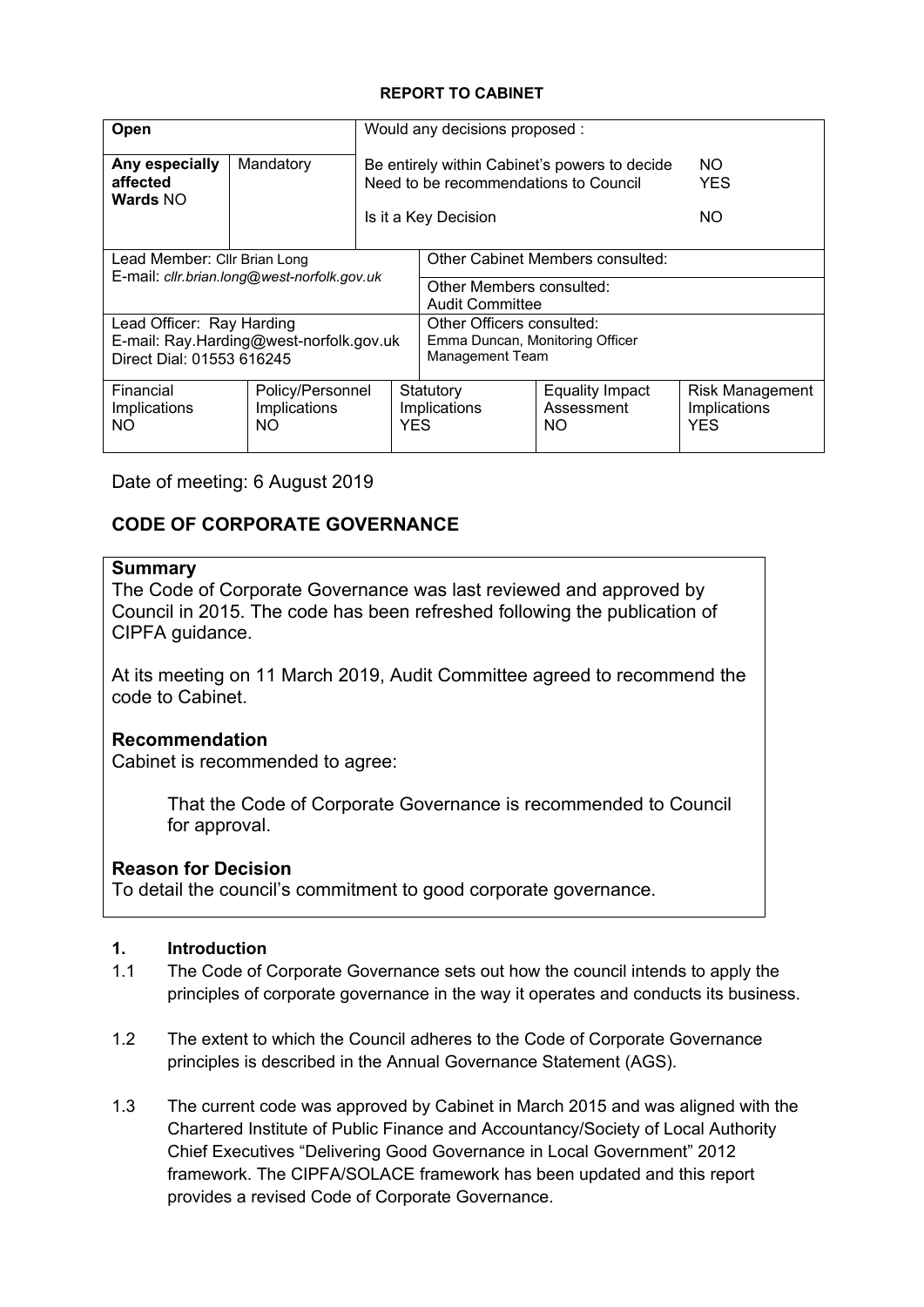# **2. The Code of Corporate Governance**

- 2.1 The Council is committed to the principles of good corporate governance. The current Code of Corporate Governance was developed using the Chartered Institute of Public Finance and Accountancy (CIPFA) and the Society of Local Authority Chief Executives (SOLACE) 2012 guidance. This guidance has been refreshed following publication of a new governance framework for local authorities Delivering Good Governance in Local Government: Framework (CIPFA/Solace, 2016).
- 2.2 Compliance with the Code of Corporate Governance supports the Council's review of the effectiveness of its system of internal controls as required by the Accounts and Audit Regulations 2015. This in turn informs the Annual Governance Statement which accompanies the Annual Statement of Accounts.
- 2.3 The framework contains the elements that local authorities are required to include in their annual governance statement. The adoption of the framework is also a requirement of the Code of Practice on Local Authority Accounting in the United Kingdom 2016/17 (CIPFA/LASAAC, 2016).
- 2.4 The new framework is based on the International Framework: Good Governance in the Public Sector (CIPFA/IFAC, 2014) as developed by CIPFA/SOLACE supported by a UK wide steering group made up of local government practitioners and stakeholders.
- 2.5 The framework includes a new definition of governance which stresses how good governance is essential in enabling an organisation to achieve its goals. The key themes are:
	- *G*overnance comprises the arrangements put in place to ensure that the intended outcomes for stakeholders are defined and achieved.
	- To deliver good governance in the public sector, both governing bodies and individuals working for public sector entities must try to achieve their organisation's objectives whilst, at all times, acting in the public interest.
	- Acting in the public interest implies primary consideration of the benefits for society, which should result in positive outcomes for service users and other stakeholders.
- 2.6 The 2016 framework has 7 principles compared to 6 within the 2012 version. These principles of governance enable organisations to achieve their outcomes while working in the public interest. Appendix 1 lists the 2012 and 2016 principles. The principles are further supported by examples of behaviours and actions that demonstrate what good governance should look like in practice. The principles are:
	- Principle 1 Behaving with integrity, demonstrating strong commitment to ethical values, and respecting the rule of law.
	- Principle 2 Ensuring openness and comprehensive stakeholder engagement.
	- Principle 3 Defining outcomes in terms of sustainable economic, social, and environmental benefits.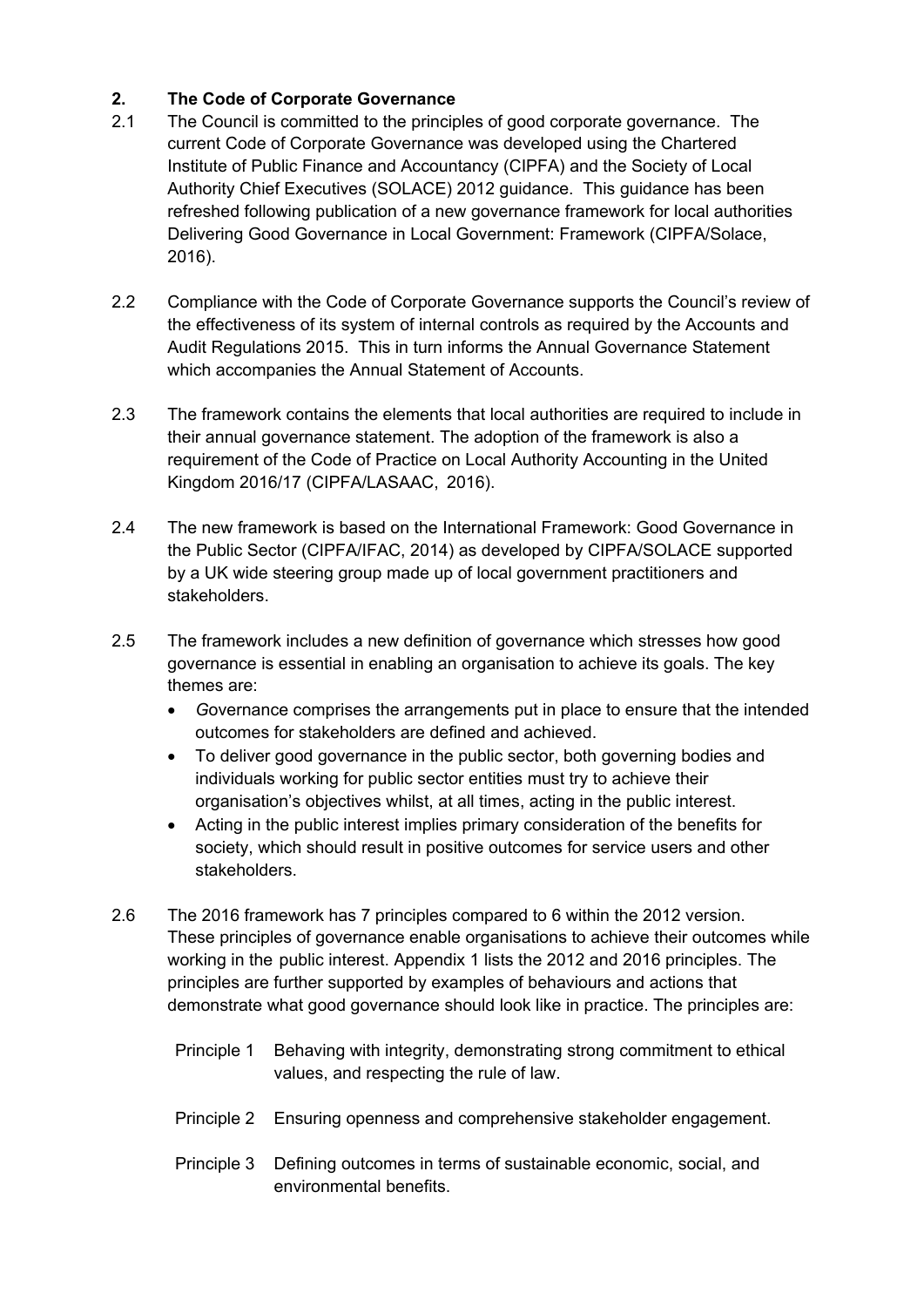- Principle 4 Determining the interventions necessary to optimise the achievement of the intended outcomes.
- Principle 5 Developing the entity's capacity, including the capability of its leadership and the individuals within it.
- Principle 6 Managing risks and performance through robust internal control and strong public financial management.
- Principle 7 Implementing good practices in transparency, reporting, and audit to deliver effective accountability.
- 2.7 The Council's revised Code of Corporate Governance, attached as Appendix 2, has been reworded to reflect the key changes in the guidance. The code, alongside the Annual Governance Statement reported to Audit Committee, helps to demonstrate how the Council's values, constitution, policies and practices align to the principles of governance.
- 2.8 The Council will refer to this refreshed Code of Corporate Governance when undertaking its annual review and publishing its governance statement. The annual governance statement for 2019 will use this new framework.

#### **3.0 Corporate Priorities**

Not applicable, statutory requirement.

#### **4.0 Policy Implications**

None.

**5.0 Financial Implications**

None.

#### **6.0 Personnel Implications**

None.

#### **7.0 Statutory Considerations**

7.1 The Code of Corporate Governance informs the preparation of the Annual Governance Statement and compliance with the Accounts and Audit Regulations.

#### **8.0 Equality Opportunity Considerations**

None.

#### **9.0 Risk Management Implications**

9.1 The Code of Corporate Governance forms part of the council's risk management approach.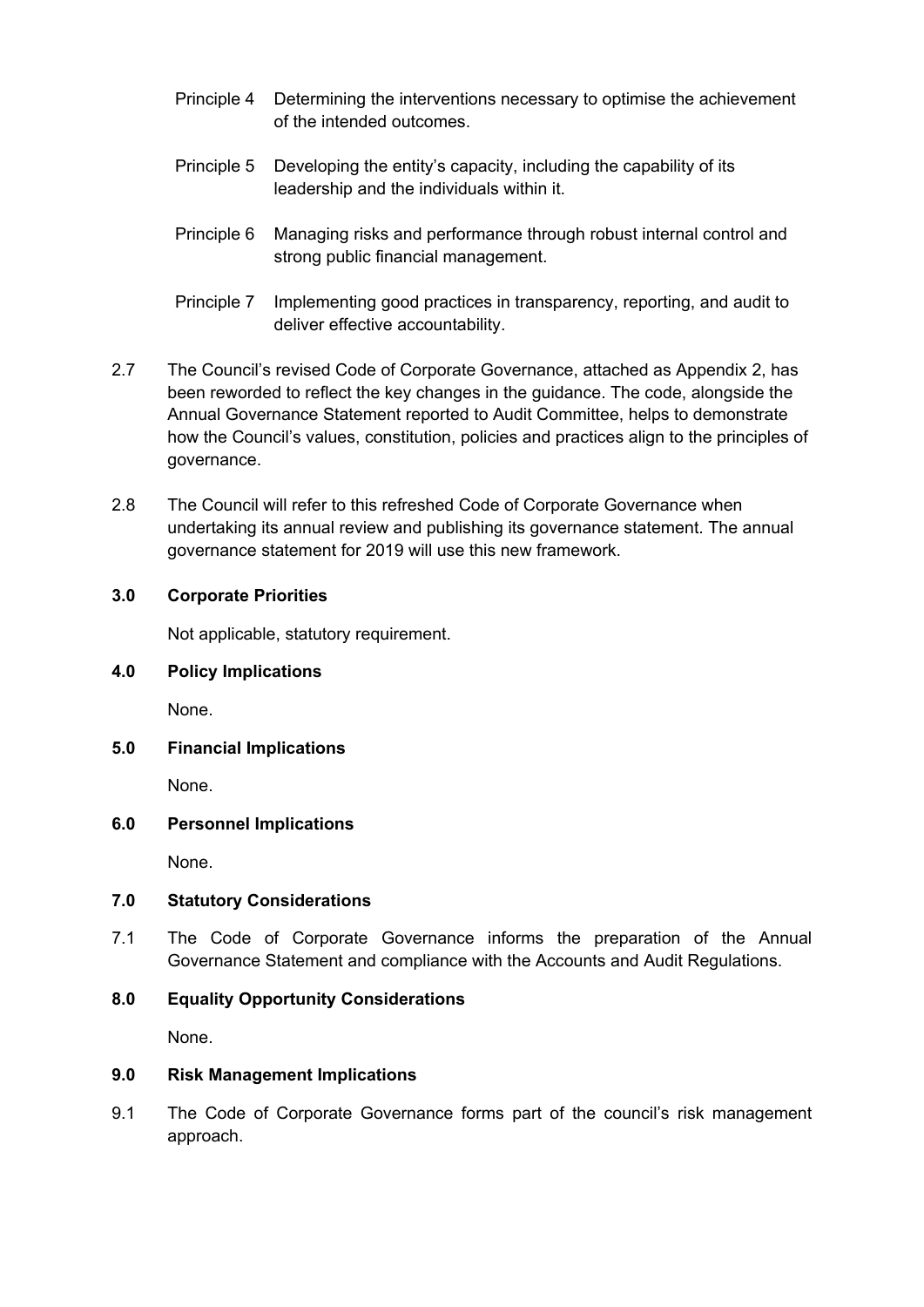#### **10.0 Recommendations**

Cabinet is recommended to:

- 1. Review the draft Code of Corporate Governance 2019 (as attached).
- 2. Agree that the Code of Corporate Governance is recommended to Council for approval.

### **11.0 Declarations of Interest / Dispensations Granted**

None.

### **Background Papers**

- CIPFA / SOLACE: Guidance Note Delivering Good Governance in Local Government Framework.
- CIPFA/SOLACE: Application Note to Delivering Good Governance in Local Government: a Framework 2010.
- CIPFA: Delivering Good Governance in Local Government: Framework Addendum 2012
- CIPFA/ SOLACE: Delivering Good Governance in Local Government Framework 2016 edition
- CIPFA/ SOLACE: Delivering Good Governance in Local Government Guidance notes for English Authorities 2016 edition
- Code of Practice on Local Authority Accounting in the United Kingdom 2016/17 (CIPFA/LASAAC, 2016)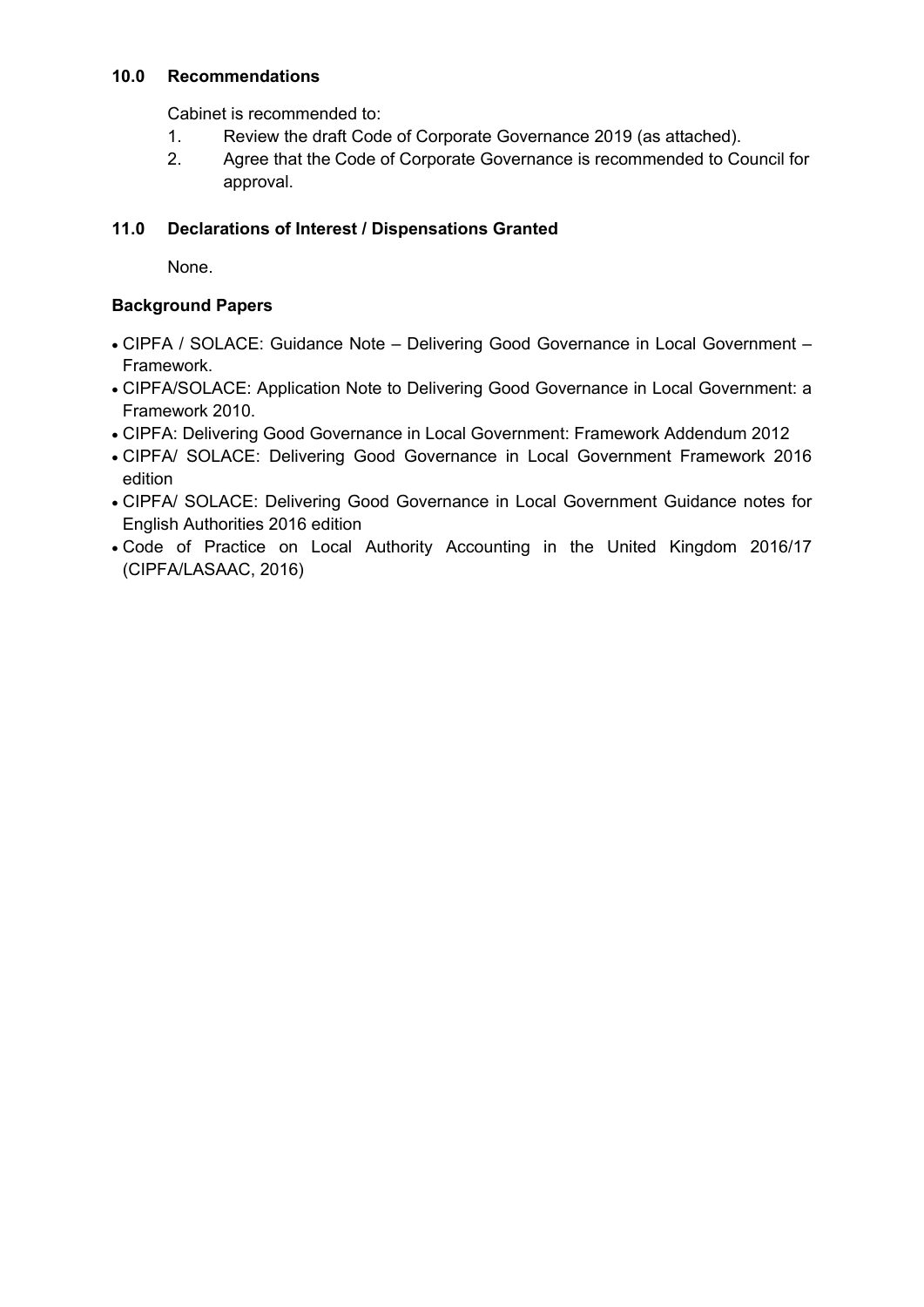# **Appendix 1**

# **2012 and 2016 principles**

### 2012 Principles

- 1. Focusing on the purpose of the Authority and on outcomes for the community and creating and implementing a vision for the local area.
- 2. Members and officers working together to achieve a common purpose with clearly defined functions and roles.
- 3. Promoting values for the authority and demonstrating the values of good governance through upholding high standards of conduct and behaviour.
- 4. Taking informed and transparent decisions which are subject to effective scrutiny and managing risk.
- 5. Developing the capacity and capability of members and officers to be effective.
- 6. Engaging with local people and other stakeholders to ensure robust public accountability.

# 2016 Principles

- 1. Behaving with integrity, demonstrating strong commitment to ethical values, and respecting the rule of the law.
- 2. Ensuring openness and comprehensive stakeholder engagement.
- 3. Defining outcomes in terms of sustainable economic, social and environmental benefits.
- 4. Determining the interventions necessary to optimise the achievement of intended outcomes.
- 5. Developing the entity's capacity, including the capability of its leadership and the individuals within it.
- 6. Managing risks and performance through robust internal control and strong public financial management.
- 7. Implementing good practices in transparency, reporting and audit, to deliver effective accountability.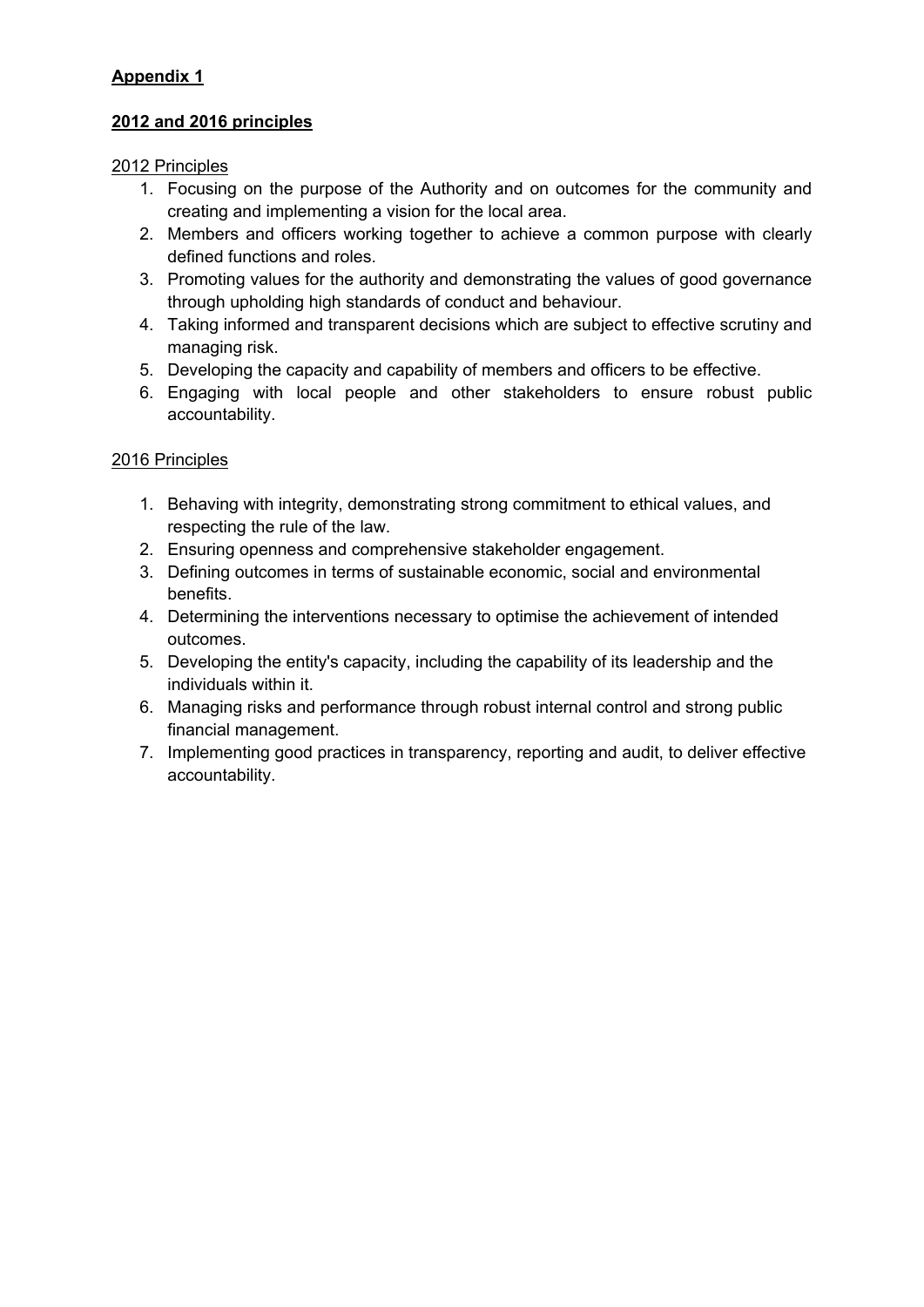# **Appendix 2**

# **Proposed Code of Corporate Governance**

# **1. Introduction**

- 1.1 The Borough Council of King's Lynn and West Norfolk recognises that it is responsible for ensuring that its business is conducted in accordance with the law and proper standards, and that public money is safeguarded and properly accounted for, and used economically, efficiently and effectively. In discharging this accountability, members and officers will be responsible for putting in place proper arrangements for the governance of the council's affairs and the stewardship of the resources at its disposal.
- 1.2 This document sets out how the council intends to apply the principles of corporate governance in the way it operates and conducts its business. It has been developed in accordance with the principles outlined in the framework and guidance notes for CIPFA/SOLACE "Delivering Good Governance in Local Government (2016).

# **2. What is governance?**

- 2.1 Governance is about how the council ensures that it is doing the right things, in the right way, for the right people, in a timely, inclusive, open, honest and accountable manner. It comprises the systems and processes, and cultures and values, by which such bodies are directed and controlled and through which it accounts to, engages with, where appropriate, leads the community.
- 2.2 Good governance enables the council to define and pursue its vision more effectively. It leads to improvements in management, performance, stewardship of public money and public engagement and outcomes for individuals and the community. It ensures that appropriate mechanisms for control are in place and risks and opportunities are managed effectively.

# **3. Seven core principles of governance**

- 3.1 The 2016 framework has the following seven principles:
	- 1. Behaving with integrity, demonstrating strong commitment to ethical values, and respecting the rule of the law.
	- 2. Ensuring openness and comprehensive stakeholder engagement.
	- 3. Defining outcomes in terms of sustainable economic, social and environmental benefits.
	- 4. Determining the interventions necessary to optimise the achievement of intended outcomes.
	- 5. Developing the entity's capacity, including the capability of its leadership and the individuals within it.
	- 6. Managing risks and performance through robust internal control and strong public financial management.
	- 7. Implementing good practices in transparency, reporting and audit, to deliver effective accountability.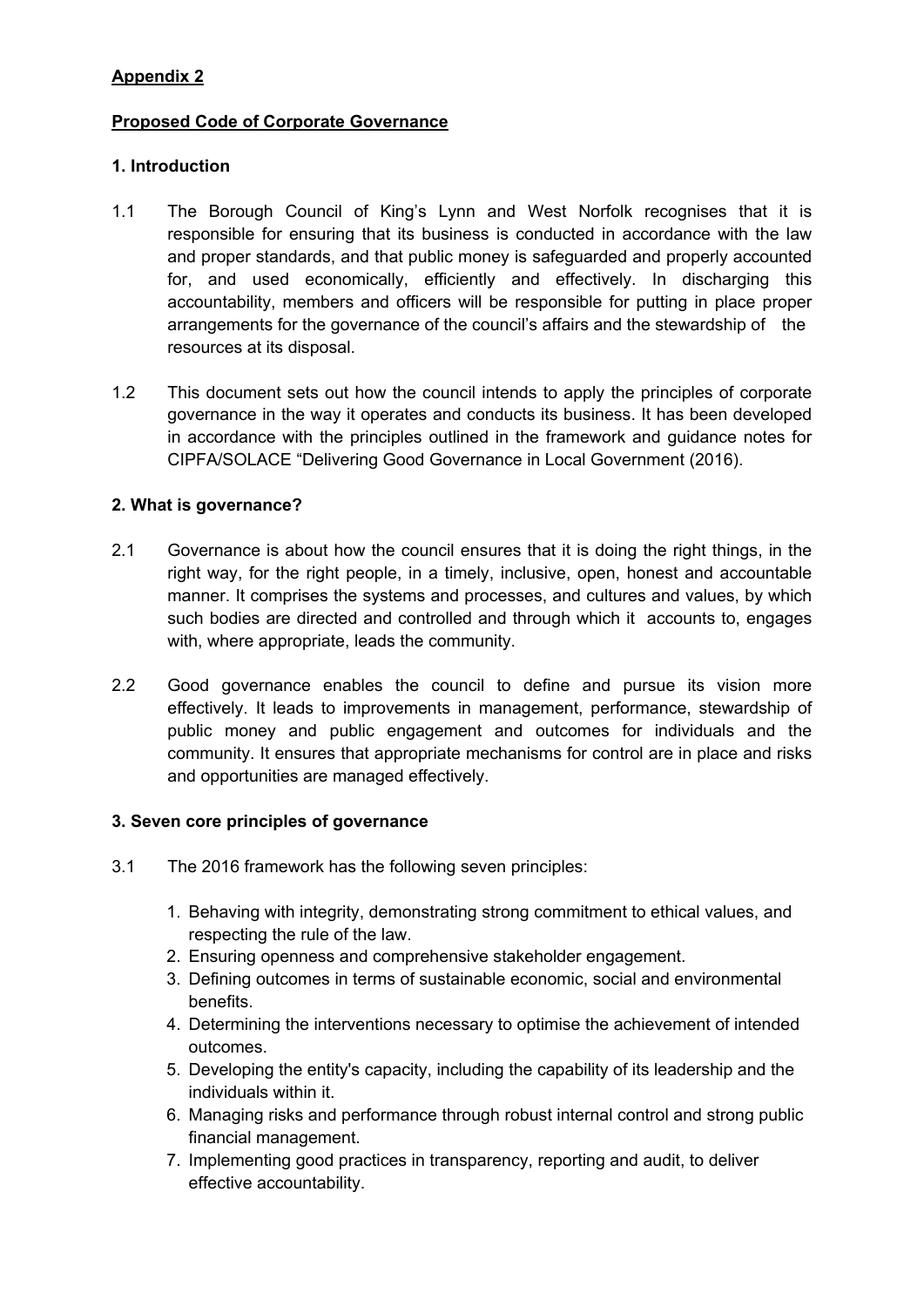#### **4. Applying the principles of good governance**

- 4.1 Each of the seven core principles of good governance has a number of supporting principles, which in turn, translate into a range of specific requirements that apply across the various aspects of the council's business. The diagram at Appendix A illustrates key elements within the code.
- 4.2 Appendix B provides an indication of how each of these principles should be applied and examples of local evidence are listed in Appendix C.

#### **5. Monitoring and reporting**

- 5.1 The council will undertake an annual review of its governance arrangements to ensure continuing compliance with notable practice to provide assurance that corporate governance arrangements are adequate and operating effectively in practice. Where reviews of the corporate governance arrangements have revealed gaps, actions will be planned to enhance the governance arrangements accordingly.
- 5.2 Additionally the council is required to prepare and publish an annual governance statement in accordance with this framework under Regulation 4(2) of the Accounts and Audit (Amendment) (England) Regulations 2006. This will be submitted to the Audit Committee for consideration and will form part of the council's annual statement of accounts.
- 5.3 The annual governance statement should include:
	- an acknowledgement of responsibility for ensuring that there is a sound system of governance (incorporating the system of internal control) and reference to the council's code of governance;
	- reference to and assessment of the effectiveness of key elements of the governance framework and the role of those responsible for the development and maintenance of the governance environment;
	- an opinion on the level of assurance that the governance arrangements can provide and that the arrangements continue to be regarded as fit for purpose in accordance with the governance framework;
	- an agreed action plan showing actions taken, or proposed, to deal with significant governance issues;
	- reference to how issues raised in the previous year's annual governance statement have been resolved;
	- $\bullet$  a conclusion a commitment to monitoring implementation as part of the next annual review.

| Policy name            | Code of Corporate Governance                                                                                                                     |                   |        |             |  |  |
|------------------------|--------------------------------------------------------------------------------------------------------------------------------------------------|-------------------|--------|-------------|--|--|
| Policy description     | The policy sets out how the council intends to apply the principles of corporate<br>governance in the way it operates and conducts its business. |                   |        |             |  |  |
| Responsible<br>Officer | Ged Greaves, Senior Policy and Performance Officer                                                                                               |                   |        |             |  |  |
| Version number         | Date formally<br>approved                                                                                                                        | Reason for update | Author | Review date |  |  |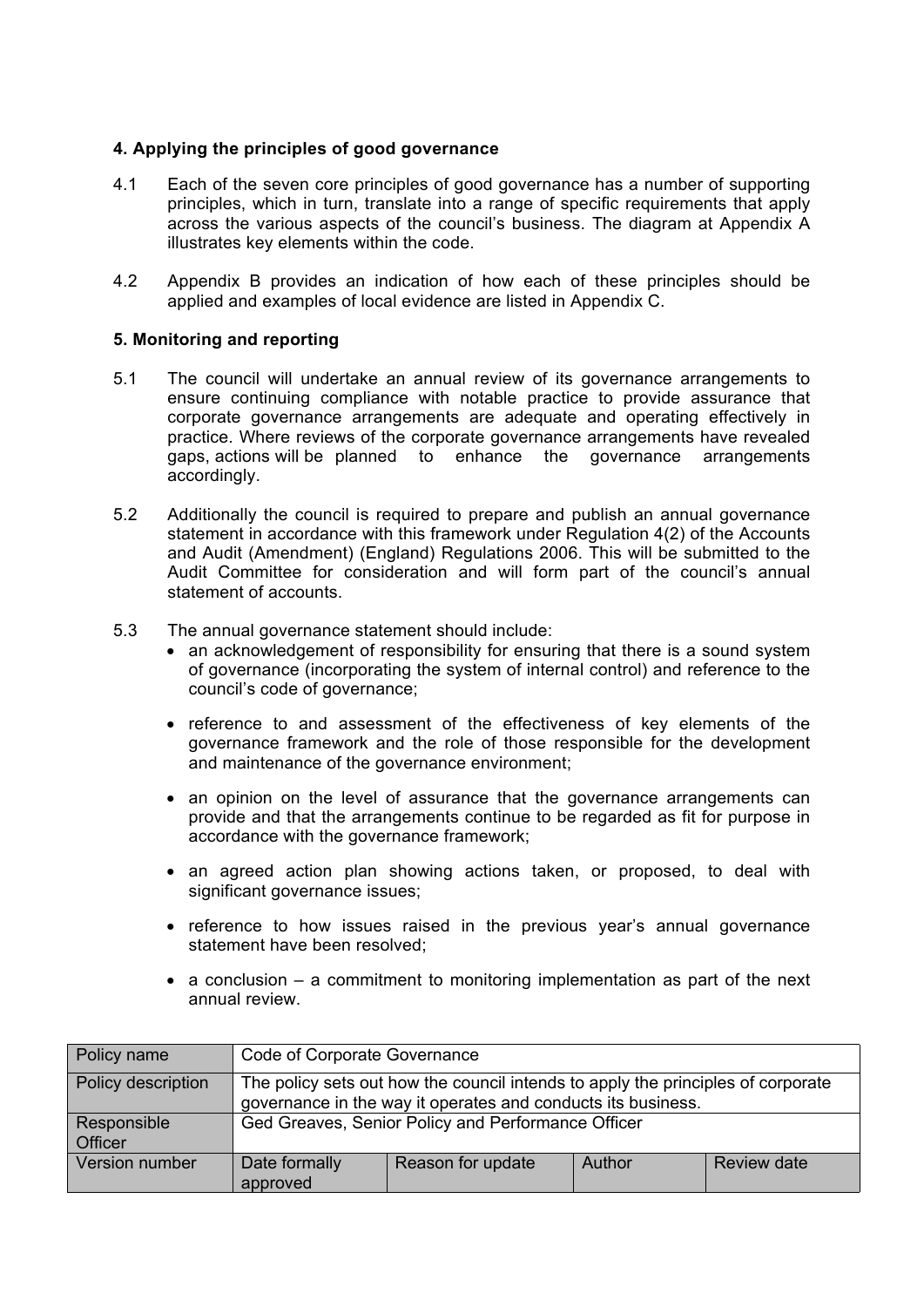|   | August 2006  | New CIPFA guidance               | V. Jackson  |      |
|---|--------------|----------------------------------|-------------|------|
|   | June 2008    | <b>Revised CIPFA</b><br>guidance | I. Burbidge |      |
| J | 3 March 2015 | <b>Revised CIPFA</b><br>guidance | V. Dunmall  | 2018 |
|   | TBC          | <b>Updated CIPFA</b><br>guidance | G. Greaves  | 2022 |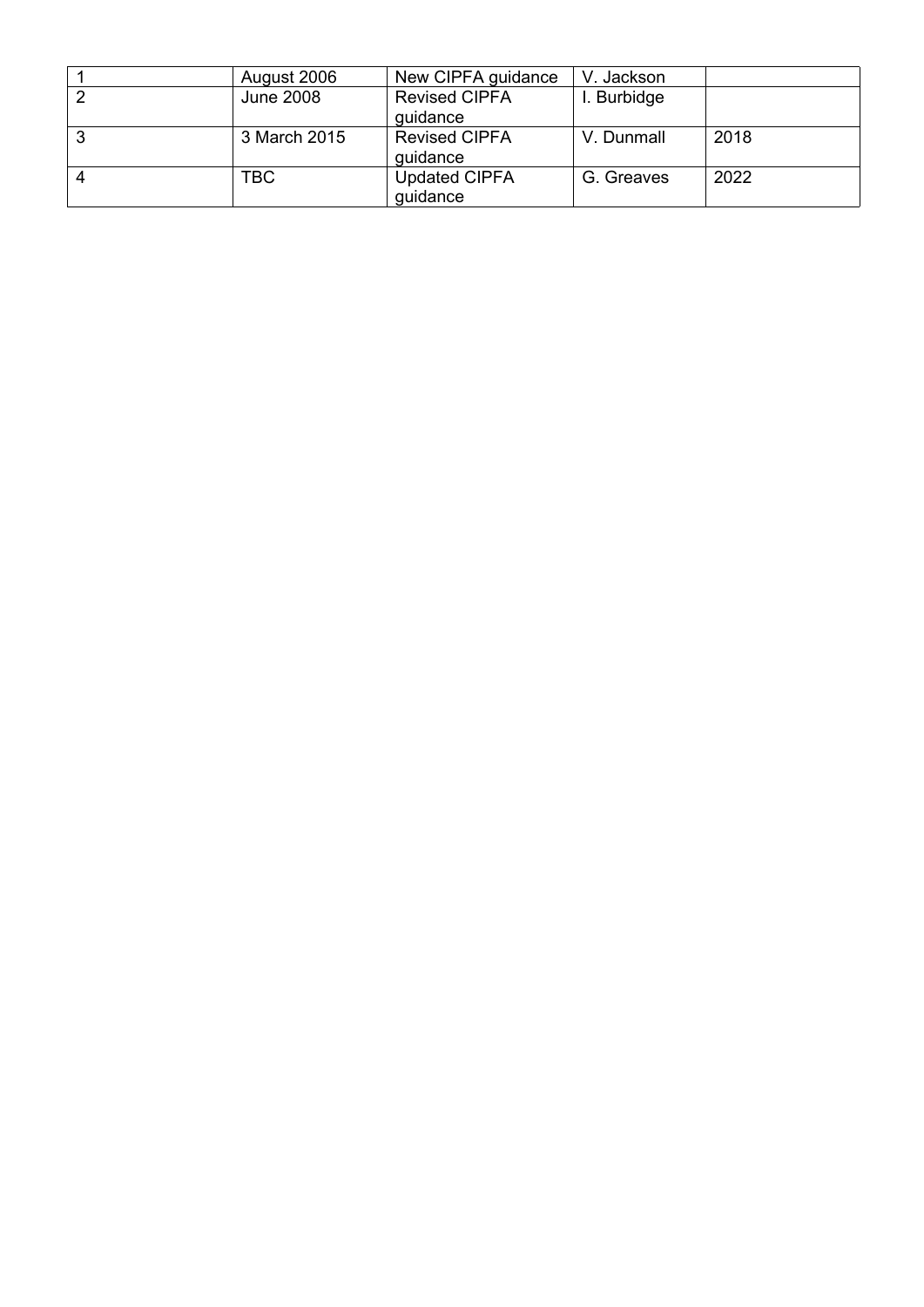#### **Appendix A - Code of corporate governance**

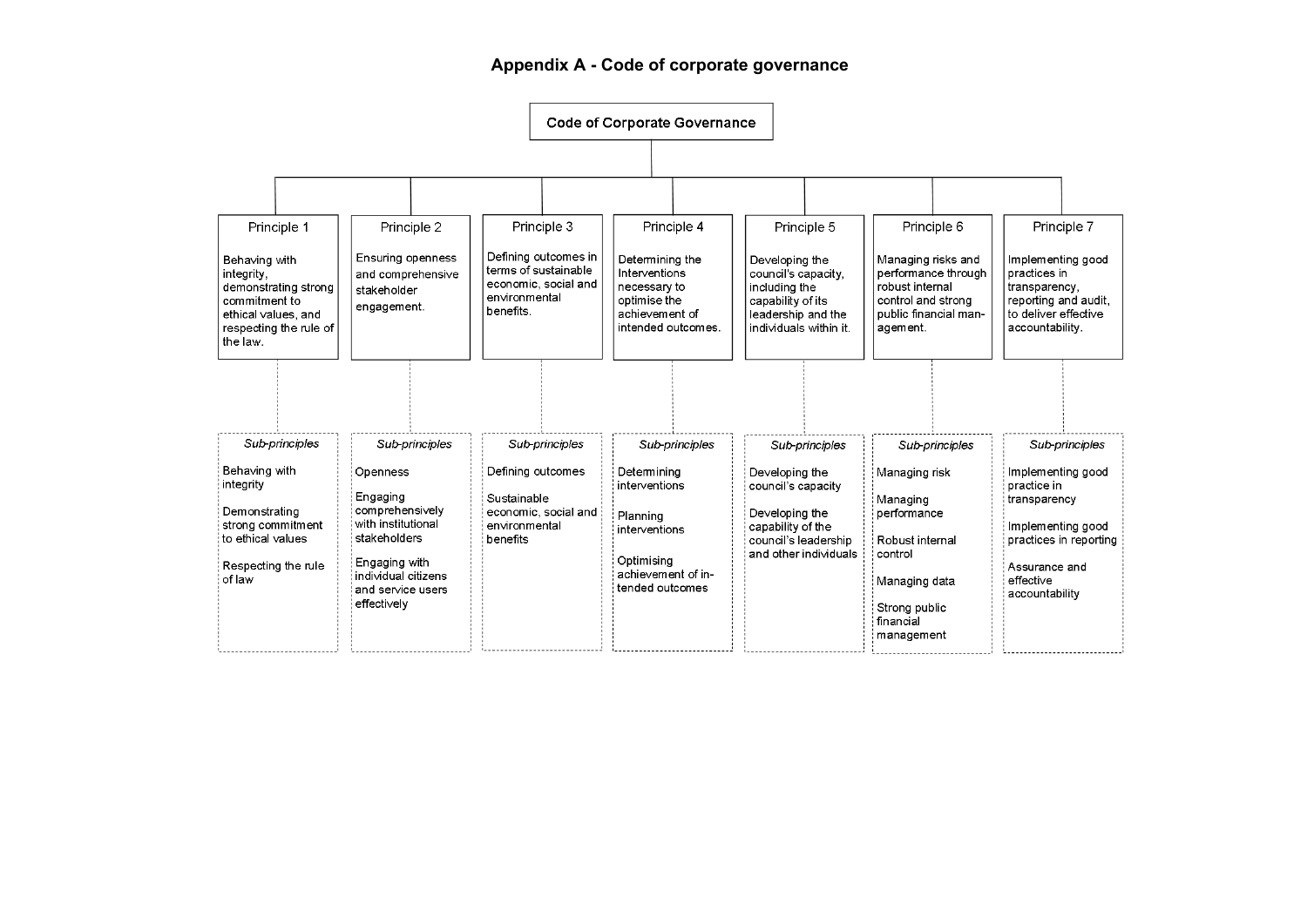# Principle 1 - Behaving with integrity, demonstrating strong commitment to ethical values, and respecting the rule of the law.

Local government organisations are accountable not only for how much they spend, but also for how they use the resources under their stewardship. This includes accountability for outputs, both positive and negative, and for the outcomes they have achieved. In addition, they have an overarching responsibility to serve the public interest in adhering to the requirements of legislation and government policies. It is essential that, as a whole, they can demonstrate the appropriateness of all their actions across all activities and have mechanisms in place to encourage and enforce adherence to ethical values and to respect the rule of law.

| Behaviours and actions that can demonstrate this:                                                                                                                                                                  |                                                                                                                                                                                                                                 |  |  |  |  |
|--------------------------------------------------------------------------------------------------------------------------------------------------------------------------------------------------------------------|---------------------------------------------------------------------------------------------------------------------------------------------------------------------------------------------------------------------------------|--|--|--|--|
| 1.1 Behaving with                                                                                                                                                                                                  | 1.1.1 Ensuring members and officers behave with integrity and lead a culture where acting in the public interest is visibly                                                                                                     |  |  |  |  |
| integrity                                                                                                                                                                                                          | and consistently demonstrated thereby protecting the reputation of the organisation.                                                                                                                                            |  |  |  |  |
|                                                                                                                                                                                                                    | 1.1.2 Ensuring members take the lead in establishing specific standard operating principles or values for the                                                                                                                   |  |  |  |  |
|                                                                                                                                                                                                                    | organisation and its staff and that they are communicated and understood. These should build on the Seven Principles                                                                                                            |  |  |  |  |
|                                                                                                                                                                                                                    | of Public Life (the Nolan Principles).                                                                                                                                                                                          |  |  |  |  |
|                                                                                                                                                                                                                    | 1.1.3 Leading by example and using the above standard operating principles or values as a framework for decision                                                                                                                |  |  |  |  |
|                                                                                                                                                                                                                    | making and other actions.                                                                                                                                                                                                       |  |  |  |  |
|                                                                                                                                                                                                                    | 1.1.4 Demonstrating, communicating and embedding the standard operating principles or values through appropriate<br>policies and processes which are reviewed on a regular basis to ensure that they are operating effectively. |  |  |  |  |
|                                                                                                                                                                                                                    |                                                                                                                                                                                                                                 |  |  |  |  |
| <b>1.2 Demonstrating</b>                                                                                                                                                                                           | 1.2.1 Seeking to establish, monitor and maintain the organisation's ethical standards and performance.                                                                                                                          |  |  |  |  |
| strong commitment                                                                                                                                                                                                  | 1.2.2 Underpinning personal behaviour with ethical values and ensuring they permeate all aspects of the organisation's                                                                                                          |  |  |  |  |
| to ethical values                                                                                                                                                                                                  | culture and operation.                                                                                                                                                                                                          |  |  |  |  |
|                                                                                                                                                                                                                    | 1.2.3 Developing and maintaining robust policies and procedures which place emphasis on agreed ethical values.                                                                                                                  |  |  |  |  |
|                                                                                                                                                                                                                    | 1.2.4 Ensuring that external providers of services on behalf of the organisation are required to act with integrity and in                                                                                                      |  |  |  |  |
|                                                                                                                                                                                                                    | compliance with ethical standards expected by the organisation.                                                                                                                                                                 |  |  |  |  |
|                                                                                                                                                                                                                    |                                                                                                                                                                                                                                 |  |  |  |  |
| 1.3 Respecting the<br>rule of law                                                                                                                                                                                  | 1.3.1 Ensuring members and staff demonstrate a strong commitment to the rule of the law as well as adhering to<br>relevant laws and regulations.                                                                                |  |  |  |  |
|                                                                                                                                                                                                                    |                                                                                                                                                                                                                                 |  |  |  |  |
| 1.3.2 Creating the conditions to ensure that the statutory officers, other key post holders, and members, are able to fulfil<br>their responsibilities in accordance with legislative and regulatory requirements. |                                                                                                                                                                                                                                 |  |  |  |  |
|                                                                                                                                                                                                                    | 1.3.3 Striving to optimise the use of the full powers available for the benefit of citizens, communities and other                                                                                                              |  |  |  |  |
|                                                                                                                                                                                                                    | stakeholders.                                                                                                                                                                                                                   |  |  |  |  |
|                                                                                                                                                                                                                    | 1.3.4 Dealing with breaches of legal and regulatory provisions effectively.                                                                                                                                                     |  |  |  |  |
|                                                                                                                                                                                                                    | 1.3.5 Ensuring corruption and misuse of power are dealt with effectively.                                                                                                                                                       |  |  |  |  |
|                                                                                                                                                                                                                    |                                                                                                                                                                                                                                 |  |  |  |  |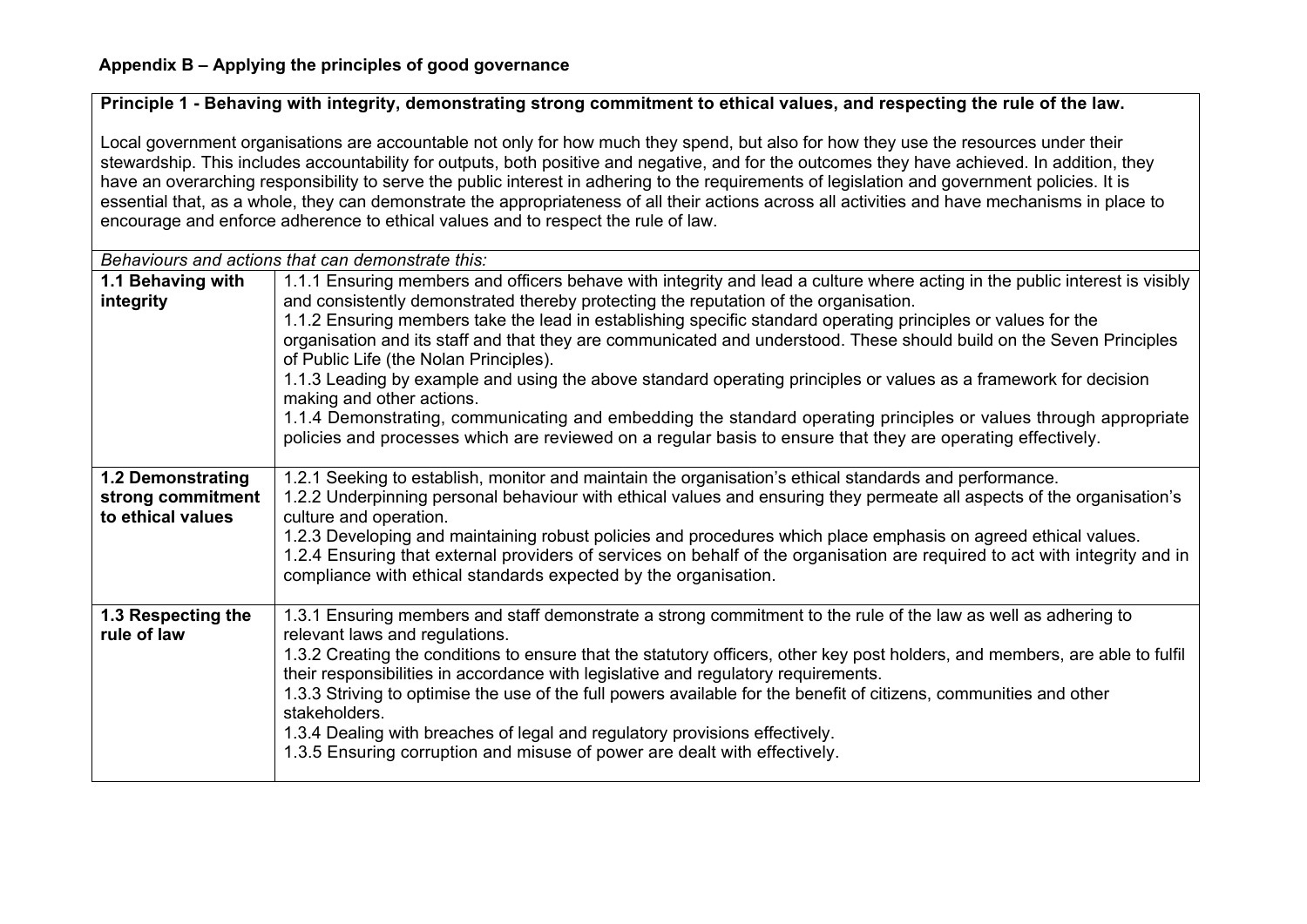| Principle 2 - Ensuring openness and comprehensive stakeholder engagement.                                                                                                                                                                                                                                                                    |                                                                                                                                                                                                                                                                                                                                                                                       |  |  |  |  |
|----------------------------------------------------------------------------------------------------------------------------------------------------------------------------------------------------------------------------------------------------------------------------------------------------------------------------------------------|---------------------------------------------------------------------------------------------------------------------------------------------------------------------------------------------------------------------------------------------------------------------------------------------------------------------------------------------------------------------------------------|--|--|--|--|
| Local government is run for the public good, organisations therefore should ensure openness in their activities. Clear, trusted channels of<br>communication and consultation should be used to engage effectively with all groups of stakeholders, such as individual citizens and service<br>users, as well as institutional stakeholders. |                                                                                                                                                                                                                                                                                                                                                                                       |  |  |  |  |
|                                                                                                                                                                                                                                                                                                                                              | Behaviours and actions that can demonstrate this                                                                                                                                                                                                                                                                                                                                      |  |  |  |  |
| 2.1 Openness                                                                                                                                                                                                                                                                                                                                 | 2.1.1 Ensuring an open culture through demonstrating, documenting and communicating the organisation's commitment<br>to openness.                                                                                                                                                                                                                                                     |  |  |  |  |
|                                                                                                                                                                                                                                                                                                                                              | 2.1.2 Making decisions that are open about actions, plans, resource use, forecasts, outputs and outcomes. The<br>presumption is for openness. If that is not the case, a justification for the reasoning for keeping a decision confidential<br>should be provided.                                                                                                                   |  |  |  |  |
|                                                                                                                                                                                                                                                                                                                                              | 2.1.3 Providing clear reasoning and evidence for decisions in both public records and explanations to stakeholders and<br>being explicit about the criteria, rationale and considerations used. In due course, ensuring that the impact and<br>consequences of those decisions are clear.                                                                                             |  |  |  |  |
|                                                                                                                                                                                                                                                                                                                                              | 2.1.4 Using formal and informal consultation and engagement to determine the most appropriate and effective<br>interventions/courses of action.                                                                                                                                                                                                                                       |  |  |  |  |
| 2.2 Engaging<br>comprehensively<br>with institutional<br>stakeholders                                                                                                                                                                                                                                                                        | 2.2.1 Effectively engaging with institutional stakeholders to ensure that the purpose, objectives and intended outcomes<br>for each stakeholder relationship are clear so that outcomes are achieved successfully and sustainably.<br>2.2.2 Developing formal and informal partnerships to allow for resources to be used more efficiently and outcomes<br>achieved more effectively. |  |  |  |  |
|                                                                                                                                                                                                                                                                                                                                              | 2.2.3 Ensuring that partnerships are based on:<br>trust<br>$\bullet$                                                                                                                                                                                                                                                                                                                  |  |  |  |  |
|                                                                                                                                                                                                                                                                                                                                              | a shared commitment to change                                                                                                                                                                                                                                                                                                                                                         |  |  |  |  |
|                                                                                                                                                                                                                                                                                                                                              | a culture that promotes and accepts challenge among partners<br>and that the added value of partnership working is explicit.                                                                                                                                                                                                                                                          |  |  |  |  |
| 2.3 Engaging with<br>individual citizens<br>and service users                                                                                                                                                                                                                                                                                | 2.3.1 Establishing a clear policy on the type of issues that the organisation will meaningfully consult with or involve<br>communities, individual citizens, service users and other stakeholders to ensure that service (or other) provision is<br>contributing towards the achievement of intended outcomes.                                                                        |  |  |  |  |
| effectively                                                                                                                                                                                                                                                                                                                                  | 2.3.2 Ensuring that communication methods are effective and that members and officers are clear about their roles with<br>regard to community engagement.                                                                                                                                                                                                                             |  |  |  |  |
|                                                                                                                                                                                                                                                                                                                                              | 2.3.3 Encouraging, collecting and evaluating the views and experiences of communities, citizens, service users and<br>organisations of different backgrounds including reference to future needs.                                                                                                                                                                                     |  |  |  |  |
|                                                                                                                                                                                                                                                                                                                                              | 2.3.4 Implementing effective feedback mechanisms in order to demonstrate how views have been taken into account.<br>2.3.5 Balancing feedback from more active stakeholder groups with other stakeholder groups to ensure inclusivity.<br>2.3.6 Taking account of the impact of decisions on future generations of tax payers and service users.                                       |  |  |  |  |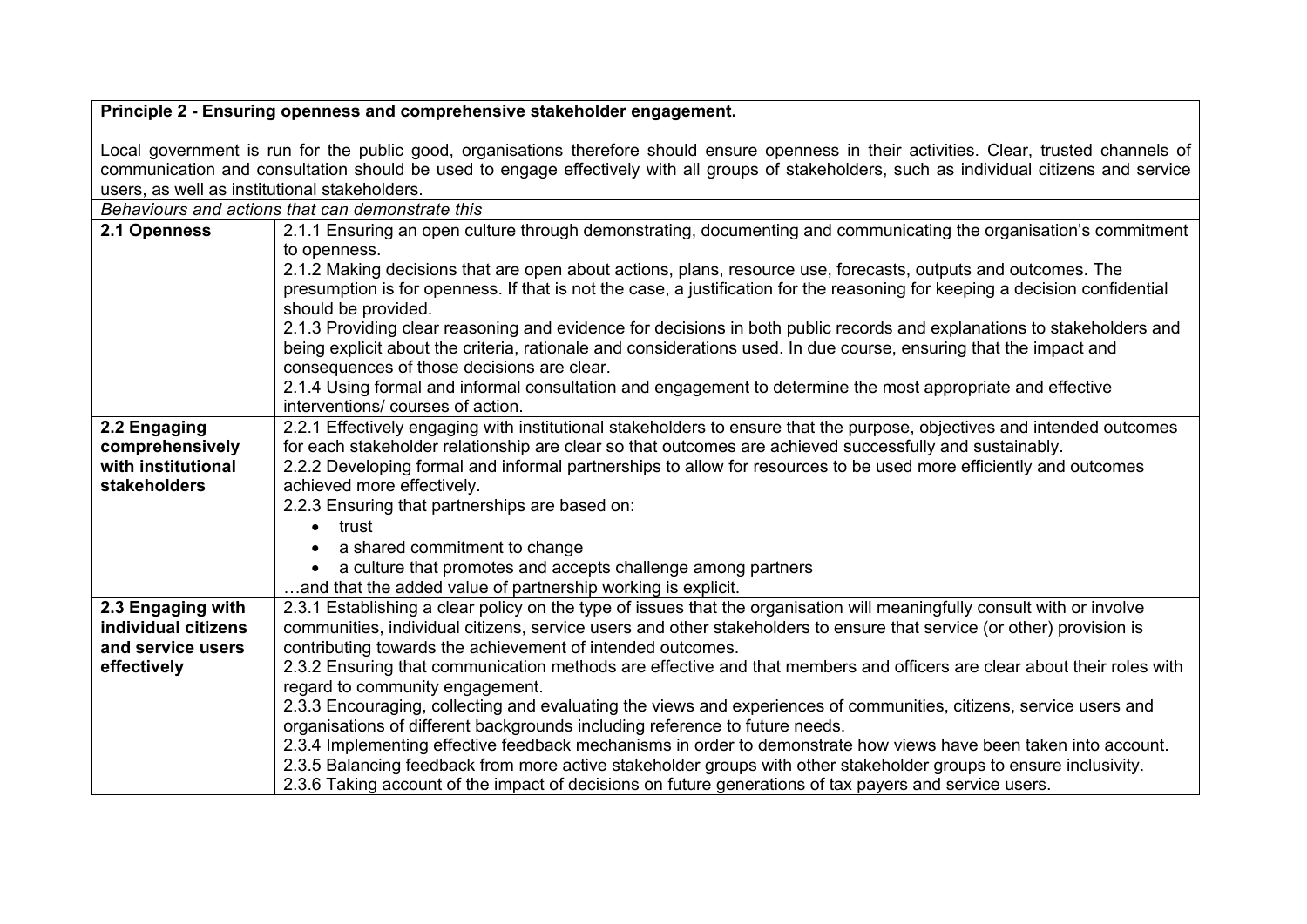#### **Principle 3 - Defining outcomes in terms of sustainable economic, social and environmental benefits.**

The long-term nature and impact of many of local government's responsibilities mean that it should define and plan outcomes and that these should be sustainable. Decisions should further the organisation's purpose, contribute to intended benefits and outcomes, and remain within the limits of authority and resources. Input from all groups of stakeholders, including citizens, service users, and institutional stakeholders, is vital to the success of this process and in balancing competing demands when determining priorities for the finite resources available.

|                                                                                                                                     | Behaviours and actions that can demonstrate this                                                                          |  |  |  |  |  |  |
|-------------------------------------------------------------------------------------------------------------------------------------|---------------------------------------------------------------------------------------------------------------------------|--|--|--|--|--|--|
| 3.1 Defining                                                                                                                        | 3.1.1 Having a clear vision, which is an agreed formal statement of the council's purpose and intended outcomes           |  |  |  |  |  |  |
| outcomes                                                                                                                            | containing appropriate performance indicators, which provide the basis for the council's overall strategy, planning and   |  |  |  |  |  |  |
| other decisions.                                                                                                                    |                                                                                                                           |  |  |  |  |  |  |
|                                                                                                                                     | 3.1.2 Specifying the intended impact on, or changes for, stakeholders including citizens and service users. It could be   |  |  |  |  |  |  |
|                                                                                                                                     | immediately or over the course of a year or longer.                                                                       |  |  |  |  |  |  |
|                                                                                                                                     | 3.1.3 Delivering defined outcomes on a sustainable basis within the resources that will be available.                     |  |  |  |  |  |  |
|                                                                                                                                     | 3.1.4 Identifying and managing risks to the achievement of outcomes.                                                      |  |  |  |  |  |  |
|                                                                                                                                     | 3.1.5 Managing service users' expectations effectively with regard to determining priorities and making the best use      |  |  |  |  |  |  |
|                                                                                                                                     | of the resources available.                                                                                               |  |  |  |  |  |  |
|                                                                                                                                     |                                                                                                                           |  |  |  |  |  |  |
| 3.2 Sustainable                                                                                                                     | 3.2.1 Considering and balancing the combined economic, social and environmental impact of policies and plans when         |  |  |  |  |  |  |
| economic, social                                                                                                                    | taking decisions about service provision                                                                                  |  |  |  |  |  |  |
| and environmental                                                                                                                   | 3.2.2 Taking a longer-term view with regard to decision making, taking account of risk and acting transparently where     |  |  |  |  |  |  |
| there are potential conflicts between the organisation's intended outcomes and short-term factors such as the political<br>benefits |                                                                                                                           |  |  |  |  |  |  |
|                                                                                                                                     | cycle or financial constraints                                                                                            |  |  |  |  |  |  |
|                                                                                                                                     | 3.2.3 Determining the wider public interest associated with balancing conflicting interests between achieving the various |  |  |  |  |  |  |
|                                                                                                                                     | economic, social and environmental benefits, through consultation where possible, in order to ensure appropriate trade-   |  |  |  |  |  |  |
|                                                                                                                                     | offs                                                                                                                      |  |  |  |  |  |  |
|                                                                                                                                     | 3.2.4 Ensuring fair access to services.                                                                                   |  |  |  |  |  |  |
|                                                                                                                                     |                                                                                                                           |  |  |  |  |  |  |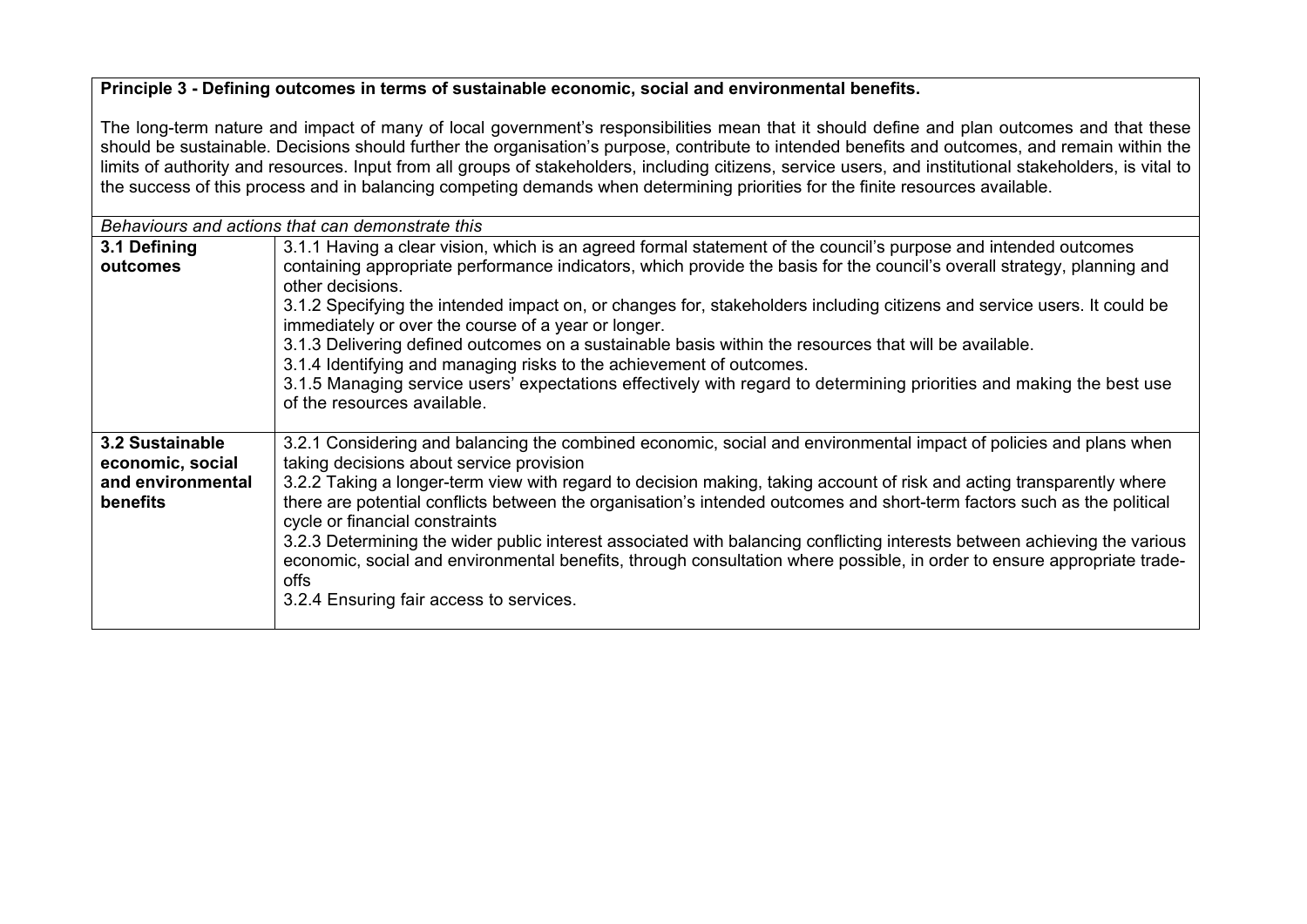### **Principle 4 – Determining the interventions necessary to optimise the achievement of the intended outcomes.**

Local government achieves its intended outcomes by providing a mixture of legal, regulatory, and practical interventions (courses of action). Determining the right mix of these courses of action is a critically important strategic choice that local government has to make to ensure intended outcomes are achieved. They need robust decision-making mechanisms to ensure that their defined outcomes can be achieved in a way that provides the best trade-off between the various types of resource inputs while still enabling effective and efficient operations. Decisions made need to be reviewed frequently to ensure that achievement of outcomes is optimised.

| Behaviours and actions that can demonstrate this |                                                                                                                            |  |  |  |  |
|--------------------------------------------------|----------------------------------------------------------------------------------------------------------------------------|--|--|--|--|
| 4.1 Determining                                  | 4.1.1 Ensuring decision makers receive objective and rigorous analysis of a variety of options indicating how intended     |  |  |  |  |
| interventions                                    | outcomes would be achieved and associated risks. Therefore ensuring best value is achieved however services are            |  |  |  |  |
|                                                  | provided                                                                                                                   |  |  |  |  |
|                                                  | 4.1.2 Considering feedback from citizens and service users when making decisions about service improvements or             |  |  |  |  |
|                                                  | where services are no longer required in order to prioritise competing demands within limited resources available          |  |  |  |  |
|                                                  | including people, skills, land and assets and bearing in mind future impacts.                                              |  |  |  |  |
| 4.2 Planning                                     | 4.2.1 Establishing and implementing robust planning and control cycles that cover strategic and operational plans,         |  |  |  |  |
| interventions                                    | priorities and targets                                                                                                     |  |  |  |  |
|                                                  | 4.2.2 Engaging with internal and external stakeholders in determining how services and other courses of action should      |  |  |  |  |
|                                                  | be planned and delivered                                                                                                   |  |  |  |  |
|                                                  | 4.2.3 Considering and monitoring risks facing each partner when working collaboratively, including shared risks            |  |  |  |  |
|                                                  | 4.2.4 Ensuring arrangements are flexible and agile so that the mechanisms for delivering goods and services can be         |  |  |  |  |
|                                                  | adapted to changing circumstances                                                                                          |  |  |  |  |
|                                                  | 4.2.5 Establishing appropriate key performance indicators (KPIs) as part of the planning process in order to identify how  |  |  |  |  |
|                                                  | the performance of services and projects is to be measured                                                                 |  |  |  |  |
|                                                  | 4.2.6 Ensuring capacity exists to generate the information required to review service quality regularly                    |  |  |  |  |
|                                                  | 4.2.7 Preparing budgets in accordance with objectives, strategies and the medium term financial plan                       |  |  |  |  |
|                                                  | 4.2.8 Informing medium and long term resource planning by drawing up realistic estimates of revenue and capital            |  |  |  |  |
|                                                  | expenditure aimed at developing a sustainable funding strategy.                                                            |  |  |  |  |
| 4.3 Optimising                                   | 4.3.1 Ensuring the medium term financial strategy integrates and balances service priorities, affordability and other      |  |  |  |  |
| achievement of                                   | resource constraints                                                                                                       |  |  |  |  |
| intended outcomes                                | 4.3.2 Ensuring the budgeting process is all-inclusive, taking into account the full cost of operations over the medium and |  |  |  |  |
|                                                  | longer term                                                                                                                |  |  |  |  |
|                                                  | 4.3.3 Ensuring the medium term financial strategy sets the context for ongoing decisions on significant delivery issues or |  |  |  |  |
|                                                  | responses to changes in the external environment that may arise during the budgetary period in order for outcomes to       |  |  |  |  |
|                                                  | be achieved while optimising resource usage                                                                                |  |  |  |  |
|                                                  | 4.3.4 Ensuring the achievement of 'social value' through service planning and commissioning.                               |  |  |  |  |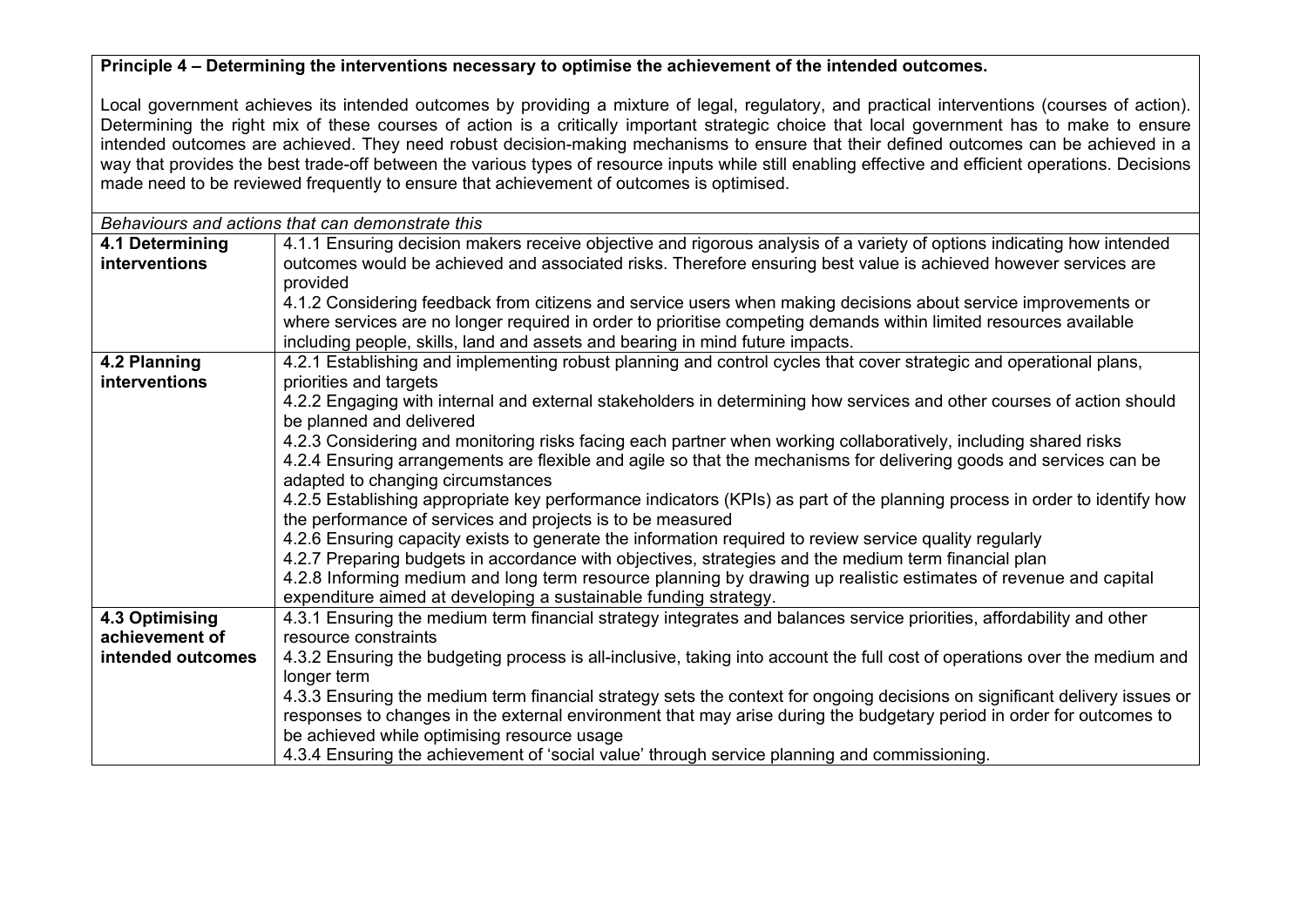Principle 5 – Developing the council's capacity, including the capability of its leadership and the individuals within it.

Local government needs appropriate structures and leadership, as well as people with the right skills, appropriate qualifications and mindset, to operate efficiently and effectively and achieve intended outcomes within the specified periods. A local government organisation must ensure that it has both the capacity to fulfil its own mandate and to make certain that there are policies in place to guarantee that its management has the operational capacity for the organisation as a whole. Because both individuals and the environment in which an organisation operates will change over time, there will be a continuous need to develop its capacity as well as the skills and experience of individual staff members. Leadership in local government is strengthened by the participation of people with many different types of backgrounds, reflecting the structure and diversity of communities.

*Behaviours and actions that can demonstrate this*

| 5.1 Developing the   | 5.1.1 Reviewing operations, performance and use of assets on a regular basis to ensure their continuing effectiveness.                                                                                                       |
|----------------------|------------------------------------------------------------------------------------------------------------------------------------------------------------------------------------------------------------------------------|
| council's capacity   | 5.1.2 Improving resource use through appropriate application of techniques such as benchmarking and other options in                                                                                                         |
|                      | order to determine how resources are allocated so that defined outcomes are achieved effectively and efficiently.                                                                                                            |
|                      | 5.1.3 Recognising the benefits of partnerships and collaborative working where added value can be achieved.                                                                                                                  |
|                      | 5.1.4 Developing and maintaining an effective workforce plan to enhance the strategic allocation of resources.                                                                                                               |
| 5.2 Developing the   | 5.2.1 Developing protocols to ensure that elected and appointed leaders negotiate with each other regarding their                                                                                                            |
| capability of the    | respective roles early on in the relationship and that a shared understanding of roles and objectives is maintained.                                                                                                         |
| council's leadership | 5.2.2 Publishing a statement that specifies the types of decisions that are delegated and those reserved for the                                                                                                             |
| and other            | collective decision making of the governing body.                                                                                                                                                                            |
| <b>individuals</b>   | 5.2.3 Ensuring the leader and the chief executive have clearly defined and distinctive leadership roles within a structure                                                                                                   |
|                      | whereby the chief executive leads in implementing strategy and managing the delivery of services and other outputs set                                                                                                       |
|                      | by members and each provides a check and a balance for each other's authority.                                                                                                                                               |
|                      | 5.2.4 Developing the capabilities of members and senior management to achieve effective leadership and to enable the                                                                                                         |
|                      | organisation to respond successfully to changing legal and policy demands as well as economic, political and                                                                                                                 |
|                      | environmental changes and risks by:                                                                                                                                                                                          |
|                      | • ensuring members and staff have access to appropriate induction tailored to their role and that ongoing training and                                                                                                       |
|                      | development matching individual and organisational requirements is available and encouraged.                                                                                                                                 |
|                      | • ensuring members and officers have the appropriate skills, knowledge, resources and support to fulfil their roles and<br>responsibilities and ensuring that they are able to update their knowledge on a continuing basis. |
|                      | • ensuring personal, organisational and system-wide development through shared learning, including lessons learnt                                                                                                            |
|                      | from governance weaknesses both internal and external.                                                                                                                                                                       |
|                      | 5.2.5 Ensuring that there are structures in place to encourage public participation.                                                                                                                                         |
|                      | 5.2.6 Taking steps to consider the leadership's own effectiveness and ensuring leaders are open to constructive                                                                                                              |
|                      | feedback from peer review and inspections.                                                                                                                                                                                   |
|                      | 5.2.7 Holding staff to account through regular performance reviews which take account of training or development                                                                                                             |
|                      | needs.                                                                                                                                                                                                                       |
|                      | 5.2.8 Ensuring arrangements are in place to maintain the health and wellbeing of the workforce and support                                                                                                                   |
|                      | individuals in maintaining their own physical and mental wellbeing.                                                                                                                                                          |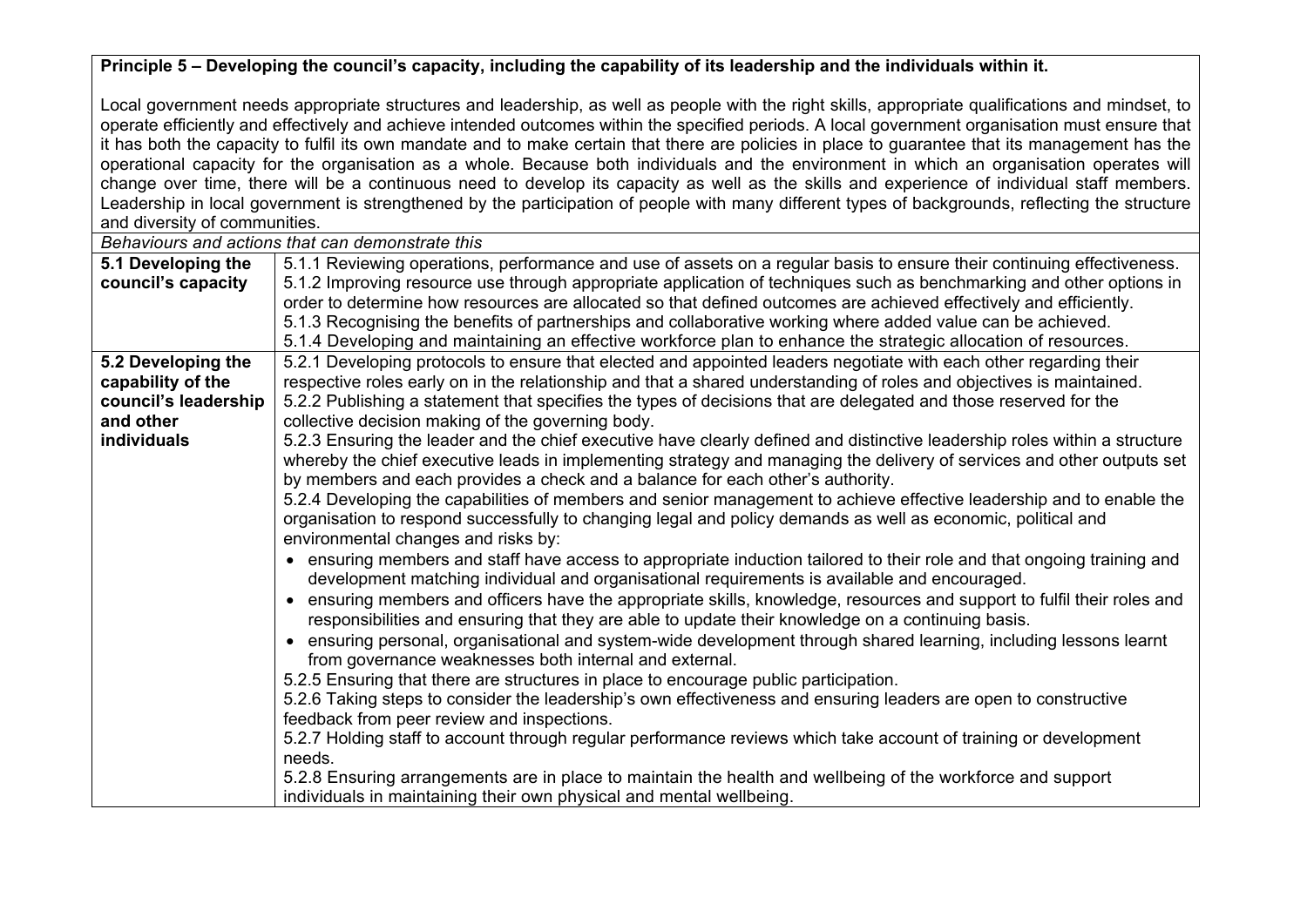#### Principle 6 – Managing risks and performance through robust internal control and strong public financial management.

Local government needs to ensure that the organisations and governance structures that it oversees have implemented, and can sustain, an effective performance management system that facilitates effective and efficient delivery of planned services. Risk management and internal control are important and integral parts of a performance management system and are crucial to the achievement of outcomes. Risk should be considered and addressed as part of all decision making activities.

A strong system of financial management is essential for the implementation of policies and the achievement of intended outcomes, as it will enforce financial discipline, strategic allocation of resources, efficient service delivery and accountability.

It is also essential that a culture and structure for scrutiny are in place as a key part of accountable decision making, policy making and review. A positive working culture that accepts, promotes and encourages constructive challenge is critical to successful scrutiny and successful service delivery. Importantly, this culture does not happen automatically, it requires repeated public commitment from those in authority.

|                     | Behaviours and actions that can demonstrate this                                                                        |  |  |  |  |  |  |
|---------------------|-------------------------------------------------------------------------------------------------------------------------|--|--|--|--|--|--|
| 6.1 Managing risk   | 6.1.1 Recognising that risk management is an integral part of all activities and must be considered in all aspects of   |  |  |  |  |  |  |
|                     | decision making.                                                                                                        |  |  |  |  |  |  |
|                     | 6.1.2 Implementing robust and integrated risk management arrangements and ensuring that they are working                |  |  |  |  |  |  |
|                     | effectively.                                                                                                            |  |  |  |  |  |  |
|                     | 6.1.3 Ensuring that responsibilities for managing individual risks are clearly allocated.                               |  |  |  |  |  |  |
| 6.2 Managing        | 6.2.1 Monitoring service delivery effectively including planning, specification, execution and independent post         |  |  |  |  |  |  |
| performance         | implementation review.                                                                                                  |  |  |  |  |  |  |
|                     | 6.2.2 Making decisions based on relevant, clear objective analysis and advice pointing out the implications and risks   |  |  |  |  |  |  |
|                     | inherent in the organisation's financial, social and environmental position and outlook.                                |  |  |  |  |  |  |
|                     | 6.2.3 Ensuring an effective scrutiny or oversight function is in place which provides constructive challenge and debate |  |  |  |  |  |  |
|                     | on policies and objectives before, during and after decisions are made thereby enhancing the organisation's             |  |  |  |  |  |  |
|                     | performance and that of any organisation for which it is responsible.                                                   |  |  |  |  |  |  |
|                     | 6.2.4 Providing members and senior management with regular reports on service delivery plans and on progress            |  |  |  |  |  |  |
|                     | towards outcome achievement.                                                                                            |  |  |  |  |  |  |
|                     | 6.2.5 Ensuring there is consistency between specification stages (such as budgets) and post implementation              |  |  |  |  |  |  |
|                     | reporting (eg financial statements).                                                                                    |  |  |  |  |  |  |
| 6.3 Robust internal | 6.3.1 Aligning the risk management strategy and policies on internal control with achieving objectives.                 |  |  |  |  |  |  |
| control             | 6.3.2 Evaluating and monitoring risk management and internal control on a regular basis.                                |  |  |  |  |  |  |
|                     | 6.3.3 Ensuring effective counter fraud and anti-corruption arrangements are in place.                                   |  |  |  |  |  |  |
|                     | 6.3.4 Ensuring additional assurance on the overall adequacy and effectiveness of the framework of governance, risk      |  |  |  |  |  |  |
|                     | management and control is provided by the internal auditor.                                                             |  |  |  |  |  |  |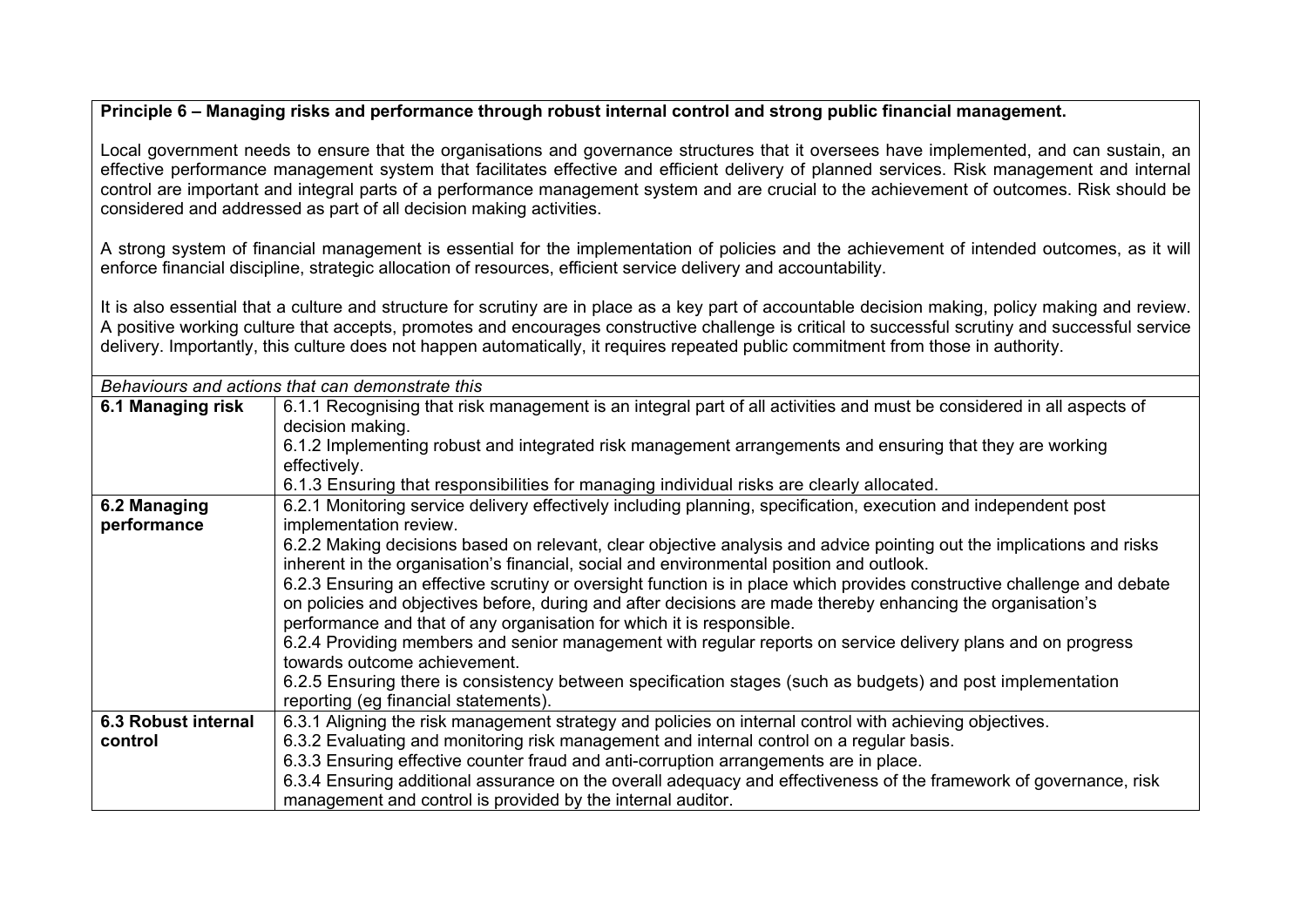|                   | 6.3.5 Ensuring an audit committee or equivalent group/ function, which is independent of the executive and accountable<br>to the governing body:                                                                                                    |
|-------------------|-----------------------------------------------------------------------------------------------------------------------------------------------------------------------------------------------------------------------------------------------------|
|                   | • provides a further source of effective assurance regarding arrangements for managing risk and maintaining an<br>effective control environment.                                                                                                    |
|                   | • that its recommendations are listened to and acted upon.                                                                                                                                                                                          |
| 6.4 Managing data | 6.4.1 Ensuring effective arrangements are in place for the safe collection, storage, use and sharing of data, including<br>processes to safeguard personal data.                                                                                    |
|                   | 6.4.2 Ensuring effective arrangements are in place and operating effectively when sharing data with other bodies.<br>6.4.3 Reviewing and auditing regularly the quality and accuracy of data used in decision making and performance<br>monitoring. |
| 6.5 Strong public | 6.5.1 Ensuring financial management supports both long term achievement of outcomes and short-term financial and                                                                                                                                    |
| financial         | operational performance.                                                                                                                                                                                                                            |
| management        | 6.5.2 Ensuring well-developed financial management is integrated at all levels of planning and control, including<br>management of financial risks and controls.                                                                                    |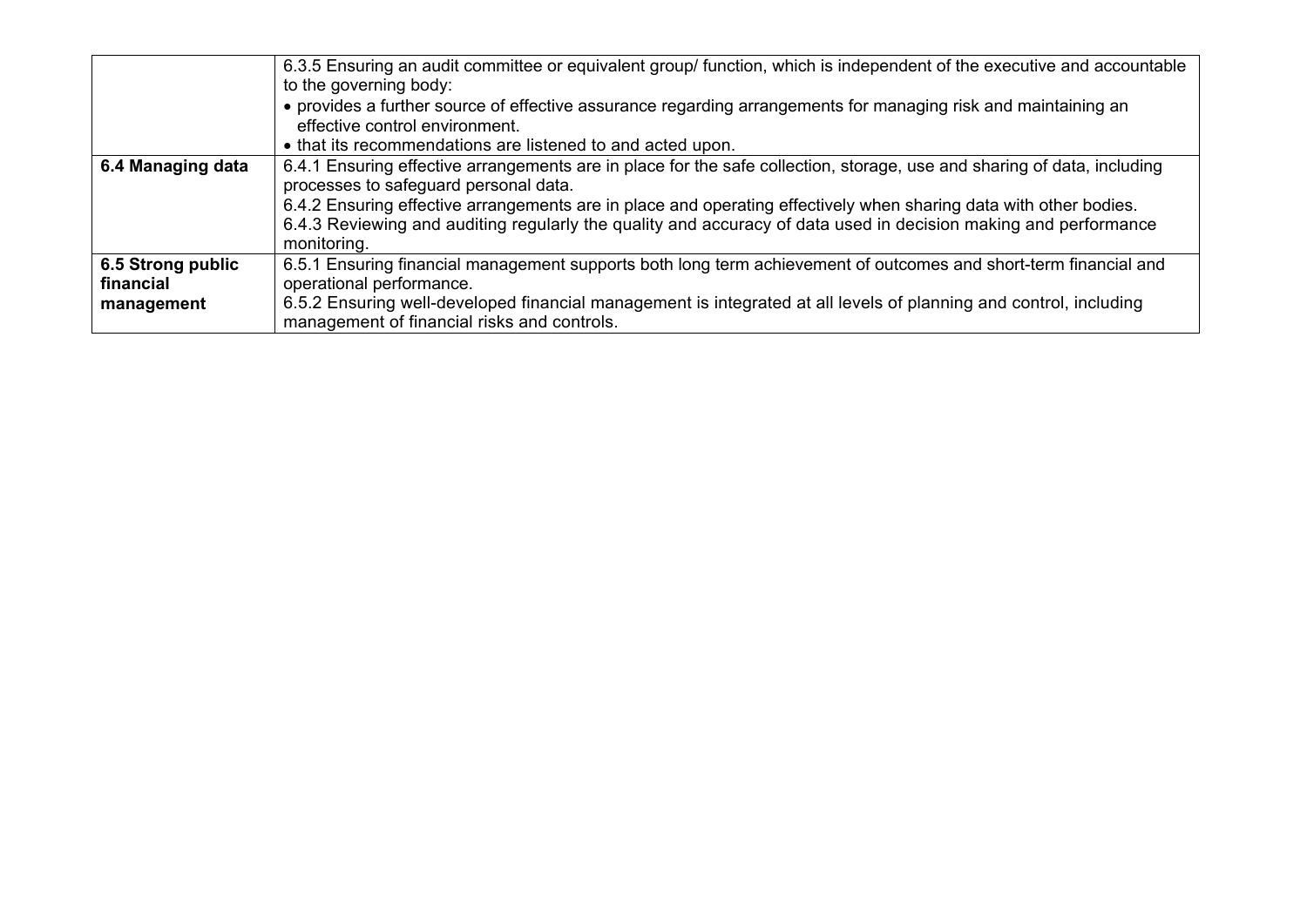# **Principle 7 – Implementing good practices in transparency, reporting and audit to deliver effective accountability.**

Accountability is about ensuring that those making decisions and delivering services are answerable for them. Effective accountability is concerned not only with reporting on actions completed, but also ensuring that stakeholders are able to understand and respond as the organisation plans and carries out its activities in a transparent manner. Both external and internal audit contribute to effective accountability.

|                   | Behaviours and actions that can demonstrate this                                                                         |  |  |  |  |
|-------------------|--------------------------------------------------------------------------------------------------------------------------|--|--|--|--|
| 7.1 Implementing  | 7.1.1 Writing and communicating reports for the public and other stakeholders in a fair, balanced and understandable     |  |  |  |  |
| good practice in  | style appropriate to the intended audience and ensuring that they are easy to access and interrogate.                    |  |  |  |  |
| transparency      | 7.1.2 Striking a balance between providing the right amount of information to satisfy transparency demands and           |  |  |  |  |
|                   | enhance public scrutiny while not being too onerous to provide and for users to understand.                              |  |  |  |  |
| 7.2 Implementing  | 7.2.1 Reporting at least annually on performance, value for money and stewardship of resources to stakeholders in a      |  |  |  |  |
| good practices in | timely and understandable way.                                                                                           |  |  |  |  |
| reporting         | 7.2.2 Ensuring members and senior management own the results reported.                                                   |  |  |  |  |
|                   | 7.2.3 Ensuring robust arrangements for assessing the extent to which the principles contained in this Framework have     |  |  |  |  |
|                   | been applied and publishing the results on this assessment, including an action plan for improvement and evidence to     |  |  |  |  |
|                   | demonstrate good governance (the annual governance statement).                                                           |  |  |  |  |
|                   | 7.2.4 Ensuring that this Framework is applied to jointly managed or shared service organisations as appropriate.         |  |  |  |  |
|                   | 7.2.5 Ensuring the performance information that accompanies the financial statements is prepared on a consistent         |  |  |  |  |
|                   | and timely basis and the statements allow for comparison with other, similar organisations.                              |  |  |  |  |
| 7.3 Assurance and | 7.3.1 Ensuring that recommendations for corrective action made by external audit are acted upon.                         |  |  |  |  |
| effective         | 7.3.2 Ensuring an effective internal audit service with direct access to members is in place, providing assurance with   |  |  |  |  |
| accountability    | regard to governance arrangements and that recommendations are acted upon.                                               |  |  |  |  |
|                   | 7.3.3 Welcoming peer challenge, reviews and inspections from regulatory bodies and implementing recommendations.         |  |  |  |  |
|                   | 7.3.4 Gaining assurance on risks associated with delivering services through third parties and that this is evidenced in |  |  |  |  |
|                   | the annual governance statement.                                                                                         |  |  |  |  |
|                   | 7.3.5 Ensuring that when working in partnership, arrangements for accountability are clear and the need for wider        |  |  |  |  |
|                   | public accountability has been recognised and met.                                                                       |  |  |  |  |